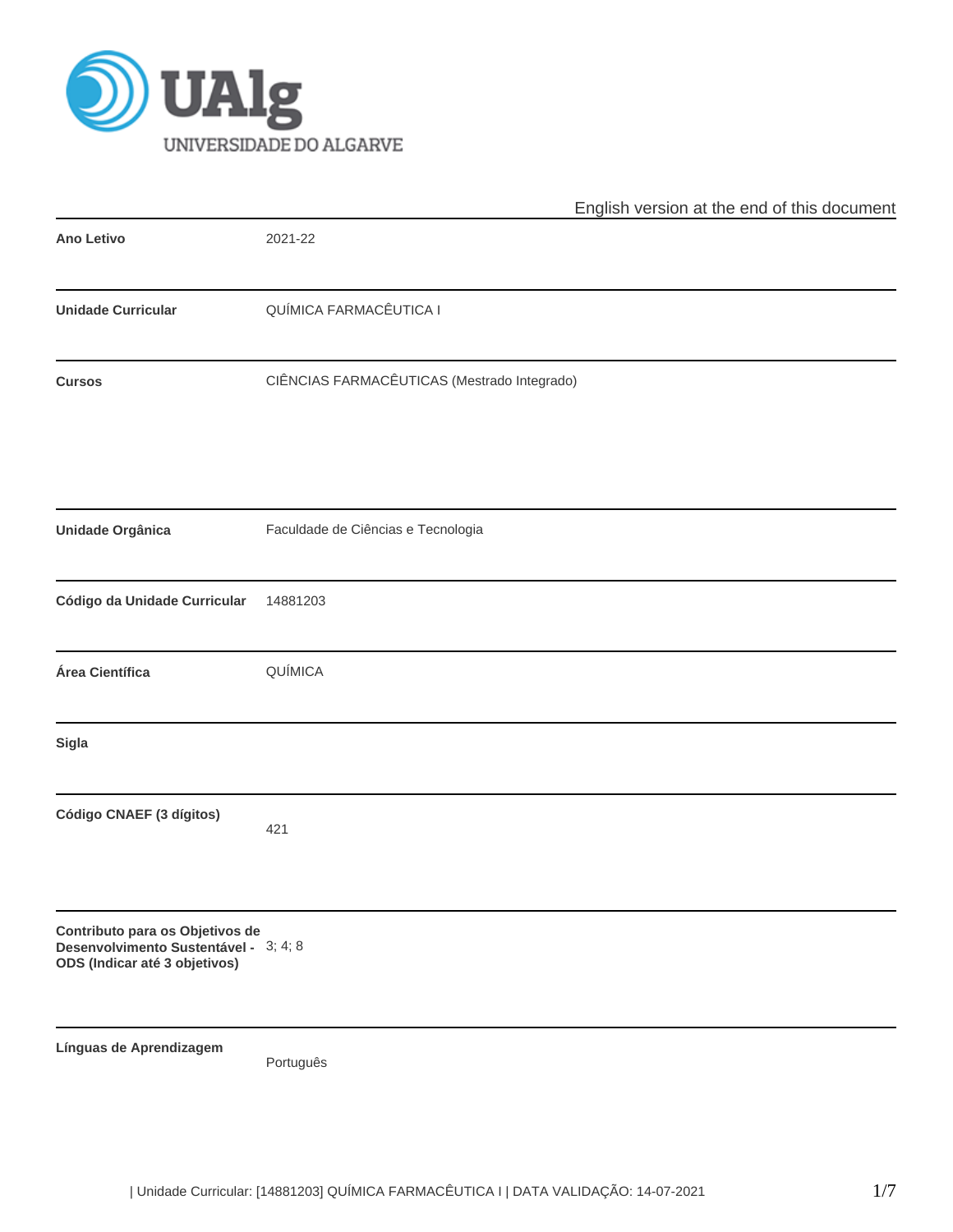

**Modalidade de ensino**

Presencial

**Docente Responsável Custódia do Sacramento Cruz Fonseca** 

| <b>DOCENTE</b>                      | <b>TIPO DE AULA</b> | <b>TURMAS</b>                | <b>TOTAL HORAS DE CONTACTO (*)</b> |  |  |
|-------------------------------------|---------------------|------------------------------|------------------------------------|--|--|
| Custódia do Sacramento Cruz Fonseca | ТD                  | TD <sub>1</sub><br>$T_{4}$ . | 14T·                               |  |  |

\* Para turmas lecionadas conjuntamente, apenas é contabilizada a carga horária de uma delas.

| <b>ANO</b> | <b>PERIODO DE FUNCIONAMENTO*</b> | <b>HORAS DE CONTACTO</b> | <b>HORAS TOTAIS DE TRABALHO</b> | <b>ECTS</b> |
|------------|----------------------------------|--------------------------|---------------------------------|-------------|
| ົດ         | . ت                              | 14T: 14TP                | 78                              |             |

\* A-Anual;S-Semestral;Q-Quadrimestral;T-Trimestral

# **Precedências**

Sem precedências

## **Conhecimentos Prévios recomendados**

Química Orgânica

Bioquímica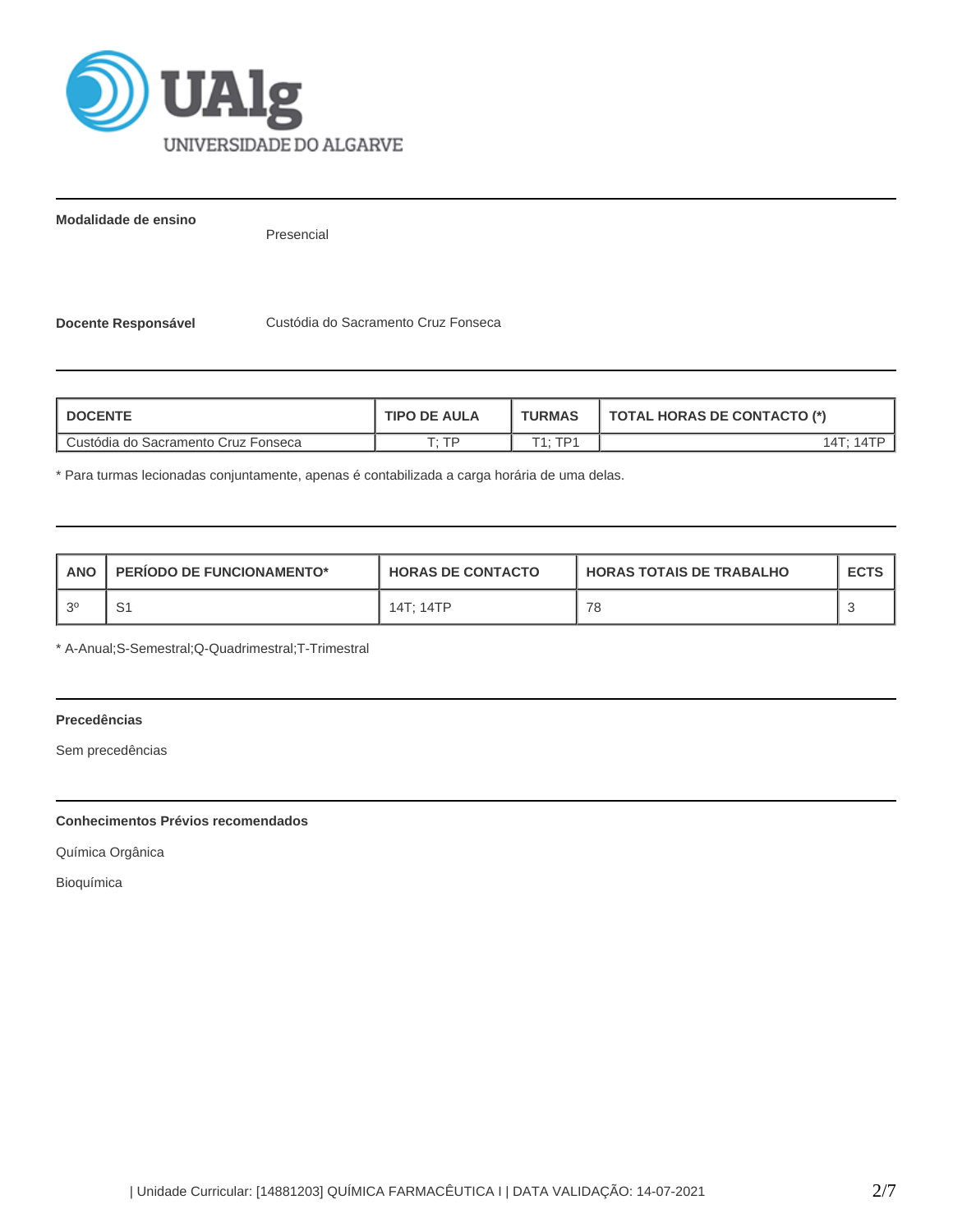

### **Objetivos de aprendizagem (conhecimentos, aptidões e competências)**

O objectivo unidade curricular é que os alunos:

- percebam as metodologias e estratégias usadas no desenvolvimento e obtenção de novos fármacos;
- sejam capazes de interpretar estudos de relação estrutura-atividade de fármacos;
- sejam capazes de comprovar ou determinar a estrutura e propriedades fisico-quimicas de um fármaco;
- apartir de estrutura sejam capazes de prever os metabolitos resultantes da ação do organismo sobre o fármaco;
- sejam capazes de reconhecer ou aplicar estratégias para o desenvolvimento de pró-fármacos;

Os estudos de caso, a resolução de exercicios e a analise de artigos cientificos têm como objetivo a aplicação prática e interligação da matéria leccionada.

#### **Conteúdos programáticos**

- 1. Introdução: conceitos básicos (medicamento, fármaco, classificação de fármacos, etc); relação da química farmacêutica com outras disciplinas; objecto de estudo.
- 2. Propriedades fisicoquímicas dos fármacos: métodos de identificação de grupos funcionais e determinação da estrututa de um fármaco; solubilidade e coeficientes de partilha; propriedades ácido-base e pKa; estereoisomerismo.
- 3. Metabolismo de fármacos: estudo das reações de fase I e II
- 4. Pro-fármacos: definição, situações em são utilizados, exemplos.
- 5. Alvos terapêuticos: enzimas, recetores farmacológicos, ácidos nucleicos, outros.
- 6. Descoberta, design e desenvolvimento de fármacos: descoberta do composto lider; estratégias de optimização para melhoria da interação com o alvo, estratégias de optimização para melhorar o acesso ao alvo. Estudo de caso.
- 7. Relação quantitativa estrutura- atividade (QSAR). Estudo de caso.

## **Metodologias de ensino (avaliação incluída)**

O método de ensino das matérias a lecionar baseia-se na exposição teórica com recurso ao PowerPoint. Os materiais utilizados na exposição serão disponibilizados aos alunos na tutoria eletrónica.

As aulas teórico-práticas baseiam-se na resolução de problemas e na análise de artigos.

A avaliação de conhecimentos será feita através de um exame escrito (75%) e da avaliação de um trabalho a apresentar (25%). É condição essencial para ter aproveitamento na unidade curricular que a nota final seja superior ou igual a 10 e que a nota do trabalho apresentado seja superior a 10 valores.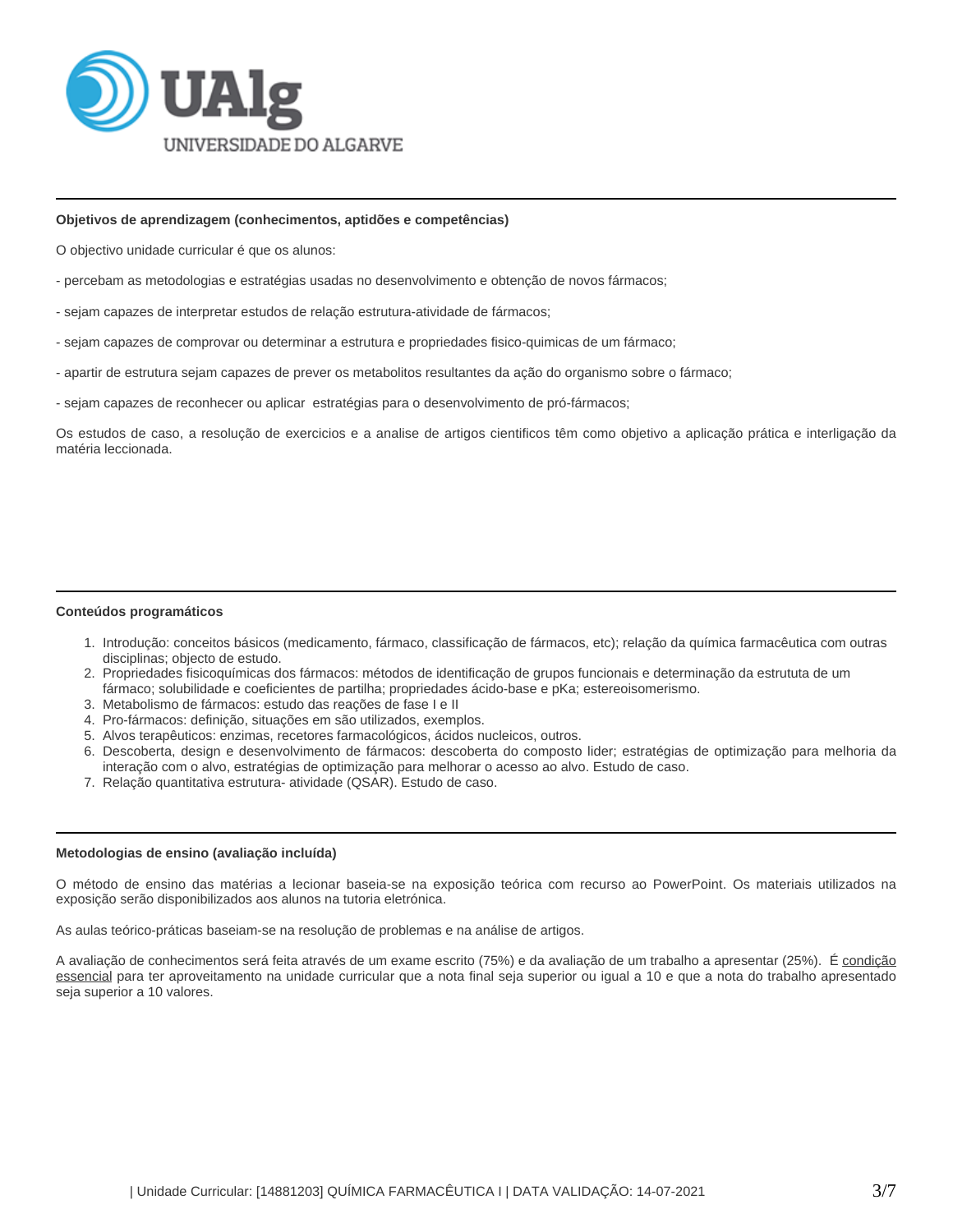

# **Bibliografia principal**

1. G. L. Patrick, An Introduction to Medicinal Chemistry, 6<sup>th</sup> Edition, Oxford University Press, Oxford, 2017;

2. W. Foye, T. L. Lemke, D. A., William, *Principles of Medicinal Chemistry*, 7<sup>th</sup> Edition, Lippincott Williams & Wilkins, Filadelfia, 2012.

2. J. Garret e W. Osswald, *Terapêutica Medicamentosa e Suas Bases Farmacológicas*, 1º e 2º Volume, ¿<sup>a</sup> Edição, Porto Editora, 1986;

3. A. Kleemann, J. Engel, B. Kutcher, D. Reichert, *Pharmaceutical Substances, Syntheses, Patents, apllications,* 4<sup>th</sup> Edition, Thieme, Sttugart, 2001.

4. J. Saunders, Top Drugs ¿ Top Synthetic Routes, Oxford University Press, Oxford, 2000.

5. D. Cairns, *Essential of Pharmaceutical Chemistry*, 4<sup>th</sup> Edition, PhP Pharmaceutical Press, Aberdeen, 2012.

6. D. Lednicer, *Strategies for Organic Drug Synthesis and Design*, 2<sup>nd</sup> Edition, John Wiley & Sons, New Jersey, 2009.7. 8. T. Nogrady, D. F. Weaver, *Medicinal Chemistry, A Molecular and Biochemical Approach*, 3<sup>rd</sup> Edition, Oxford University Press, Oxford, 2005.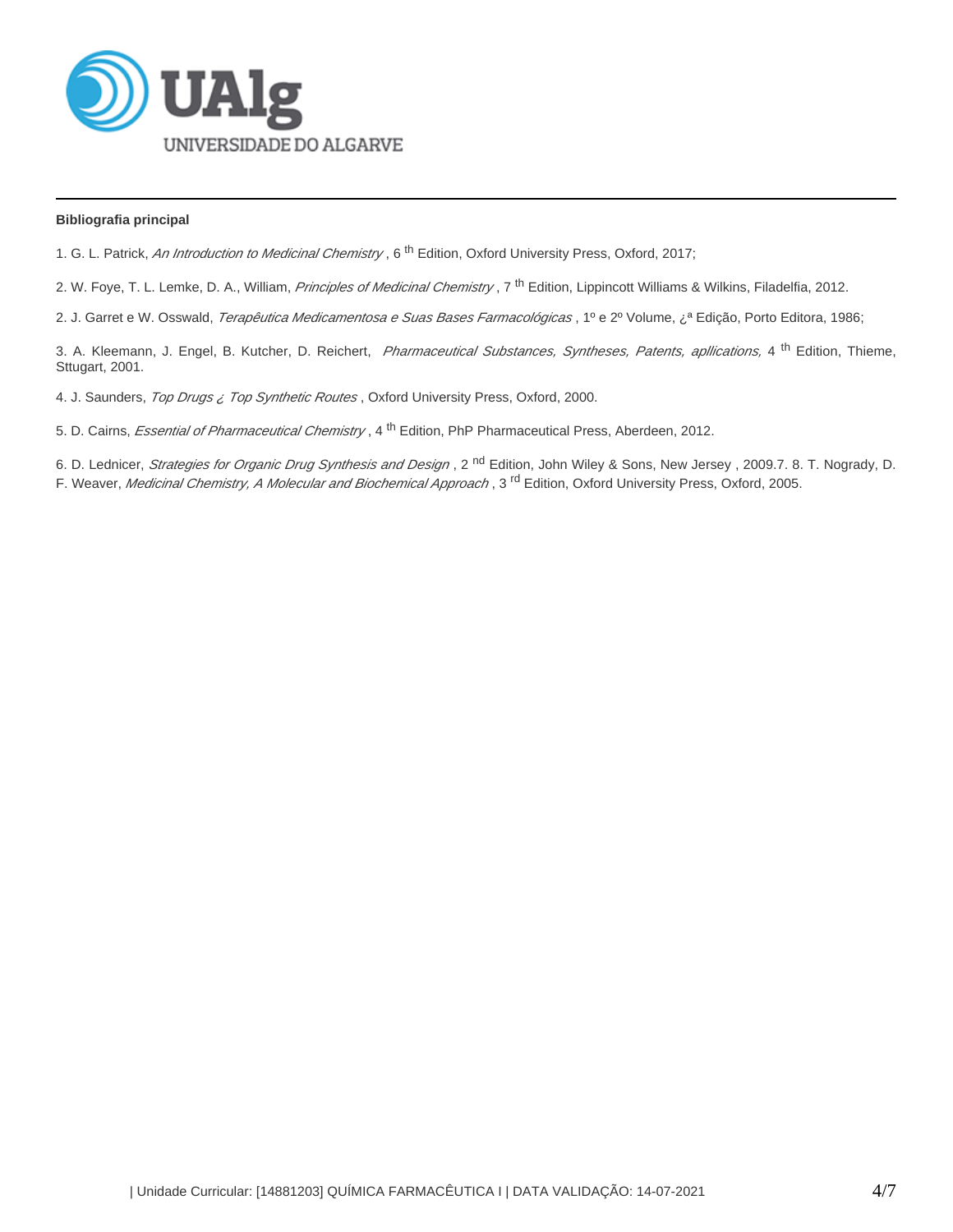

| <b>Academic Year</b>                                                                                   | 2021-22                                       |
|--------------------------------------------------------------------------------------------------------|-----------------------------------------------|
| <b>Course unit</b>                                                                                     | PHARMACEUTICAL CHEMISTRY I                    |
| <b>Courses</b>                                                                                         | PHARMACEUTICAL SCIENCES (Integrated Master's) |
| <b>Faculty / School</b>                                                                                | FACULTY OF SCIENCES AND TECHNOLOGY            |
| <b>Main Scientific Area</b>                                                                            |                                               |
| Acronym                                                                                                |                                               |
| <b>CNAEF</b> code (3 digits)                                                                           | 421                                           |
| <b>Contribution to Sustainable</b><br><b>Development Goals - SGD</b><br>(Designate up to 3 objectives) | 3; 4; 8                                       |
| Language of instruction                                                                                | Portuguese                                    |
| <b>Teaching/Learning modality</b>                                                                      | Theorical and theorical-practical lectures.   |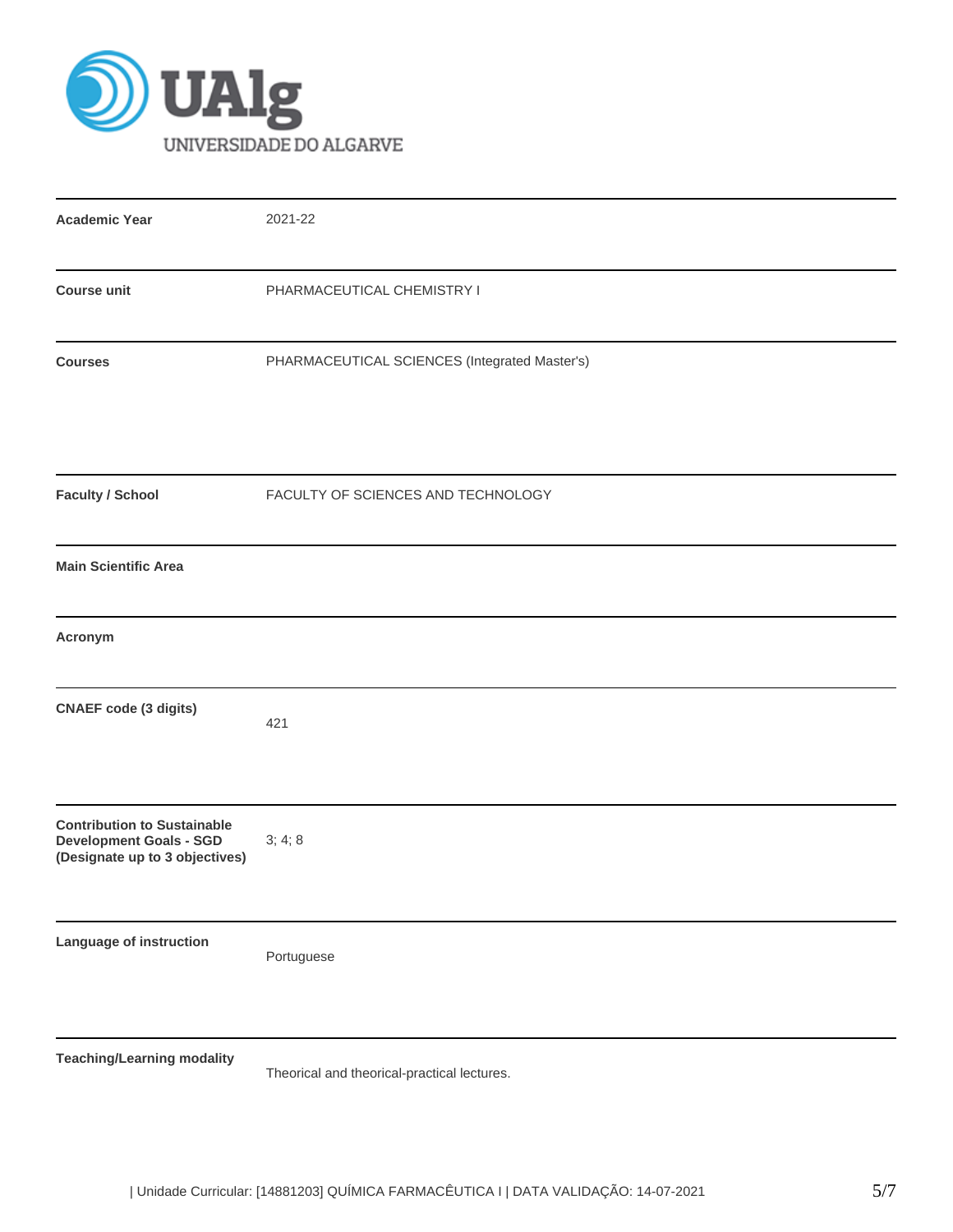

**Coordinating teacher Custódia do Sacramento Cruz Fonseca** 

| Teaching staff                      | <b>Type</b> | <b>Classes</b> | Hours (*)                |
|-------------------------------------|-------------|----------------|--------------------------|
| Custódia do Sacramento Cruz Fonseca | םד ה        | $T1 \cdot TPI$ | 14T <sup>.</sup> 1<br>41 |

\* For classes taught jointly, it is only accounted the workload of one.

| Conta | <b>TD</b> |    | $\tau$ |   |    |    |     | `otal                    |
|-------|-----------|----|--------|---|----|----|-----|--------------------------|
|       | н.        | ΙЮ | ШC     | Ш | ΠО | ΙЮ | IІC | $\overline{\phantom{a}}$ |

T - Theoretical; TP - Theoretical and practical ; PL - Practical and laboratorial; TC - Field Work; S - Seminar; E - Training; OT - Tutorial; O - Other

### **Pre-requisites**

no pre-requisites

#### **Prior knowledge and skills**

Organic Chemistry

**Biochemistry** 

# **The students intended learning outcomes (knowledge, skills and competences)**

The objective of this course unit is that students:

- understand the methodologies and strategies used in the development and procurement of new drugs;
- able to interpret drug structure-activity relationship studies;

are capable of proving or determining the structure and physicochemical properties of a drug;

- from a structure can predict the metabolites resulting from the action of the organism on the drug;
- are capable of recognizing or applying strategies for the development of prodrugs;

The case studies, the exercises resolution and the analysis of scientific articles have as objective the practical application and interconnection of the taught subject.